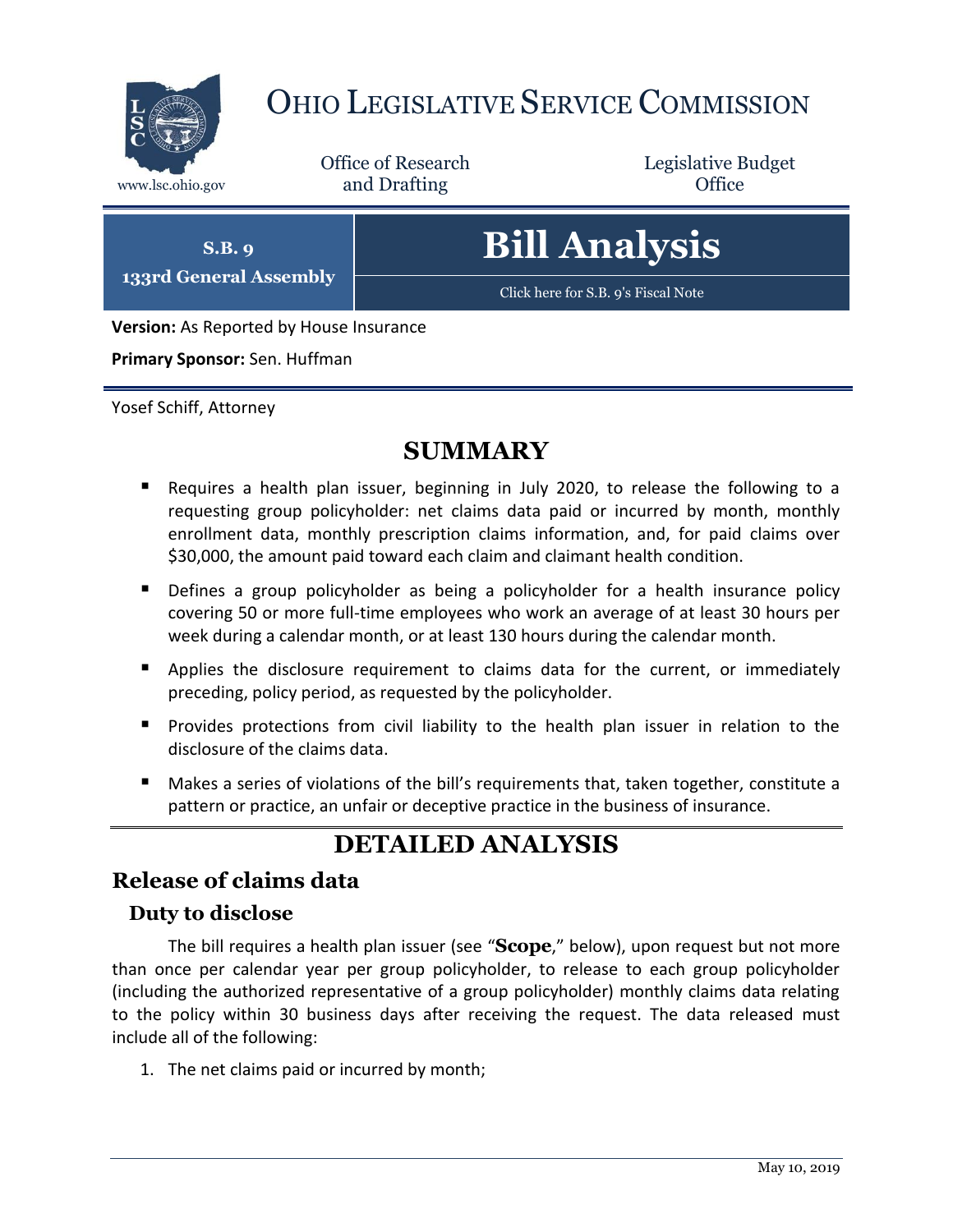- 2. If the group policyholder is an employer, the monthly enrollment data by employee only, employee and spouse, and employee and family. Otherwise, the monthly enrollment data must be provided and organized in a relevant manner.
- 3. Monthly prescription claims information; and
- 4. Paid claims over \$30,000, including both of the following:
	- a. Claim identifier other than the name and date of the occurrence; and
	- b. The amount paid toward each claim.<sup>1</sup>

### **Protections of the health plan issuer**

A health plan issuer that discloses claims data under the bill may condition disclosure on an agreement that releases the health plan issuer from civil liability regarding the use of the data. Furthermore, the bill stipulates that a health plan issuer is also absolved of civil liability relating to subsequent use of the data. By authorizing disclosure of data, the bill does not authorize disclosure of the identity of a particular covered individual or any particular health insurance claim, condition, or diagnosis in violation of federal or state law.<sup>2</sup>

The bill entitles a group policyholder to receive protected information only after an authorized representative of the group policyholder certifies that (1) the health plan documents comply with federal laws and regulations relating to disclosures<sup>3</sup> and (2) the policyholder will safeguard and limit the disclosure of protected health information (individually identifiable health information). A group policyholder that fails to provide the appropriate certification is not entitled to receive protected health information described in (4) above, but may receive a report of claim information described in  $(1)$ ,  $(2)$ , and  $(3)$ , above.<sup>4</sup>

#### **Enforcement**

A health plan issuer that commits a series of violations of these requirements that, taken together, constitute a practice or pattern is deemed to have engaged in an unfair and deceptive act or practice in the business of insurance and is subject to sanctions under Ohio Insurance Law.<sup>5</sup>

## **Disclosure of other information**

The bill specifies that it does not prohibit a health plan issuer from disclosing additional claims information beyond what the bill requires.<sup>6</sup>

 $\overline{a}$ 

 $1$  R.C. 3901.89(A)(2) and (B).

 $2^2$  R.C. 3901.89(C), (D), and (E).

<sup>3</sup> See **COMMENT**, below.

 $^4$  R.C. 3901.89(F) and (G) and 45 C.F.R. 160.103 and 164.504(f), not in the bill.

 $5$  R.C. 3901.89(H).

 $6$  R.C. 3901.89(I).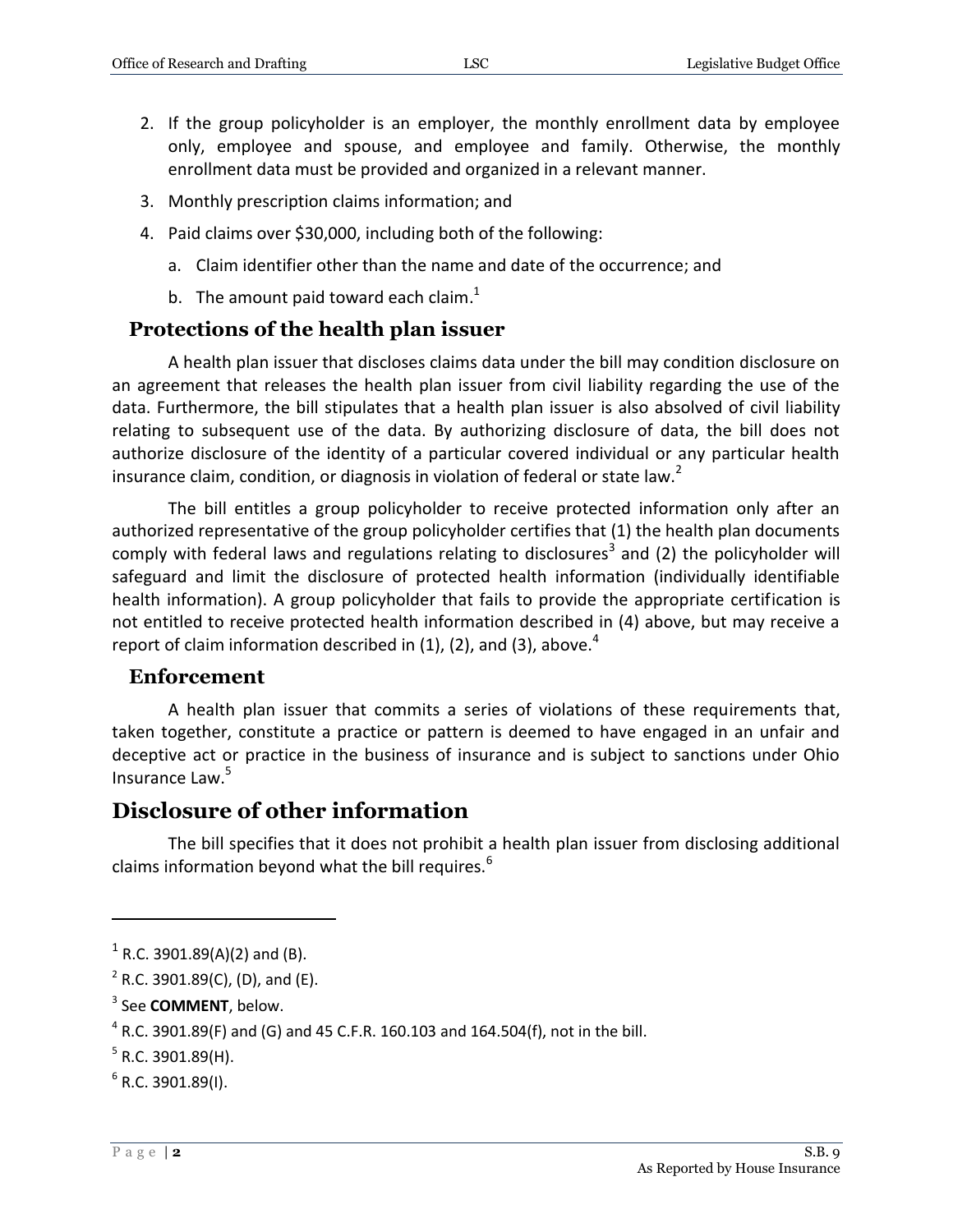The bill exempts disclosures made in accordance with the bill to a group policyholder from the prohibition against an insurance institution, agent, or insurance support organization disclosing personal or privileged information.<sup>7</sup>

### **Scope**

A "health plan issuer" under the bill is an entity subject to Ohio Insurance Laws or the Superintendent of Insurance's jurisdiction that contracts, or offers to contract, to provide, or pay for, health care services under a health benefit plan. In addition to a sickness and accident insurer, health insuring corporation, fraternal benefit society, self-funded multiple employer welfare arrangement, and nonfederal, government health plan, the bill applies to a third party administrator to the extent that the benefits that it administers are subject to Ohio Insurance Laws and Rules or the Superintendent's jurisdiction.<sup>8</sup>

Additionally, a "group policyholder" is a policyholder for a health insurance policy covering 50 or more full-time employees. A "full-time employee" is an employee working an average of at least 30 hours per week during a calendar month, or at least 130 hours during a calendar month.<sup>9</sup>

## **Effective date**

The bill takes effect July 1, 2020. $^{10}$ 

# **COMMENT**

The bill raises questions with regard to its interaction with the Federal Health Insurance Portability and Accountability Act of 1996 (HIPAA). HIPAA's privacy rule prohibits covered entities from disclosing protected health information. Generally speaking, HIPAA prohibits disclosures of protected health information to third parties unless those disclosures are made in relation to treatment, payment, or health care operations.<sup>11</sup> It is unclear whether the disclosures made to an employer required by the bill would fall under any of these categories. Furthermore, federal rules prescribe only two situations in which the disclosure of protected health information from a health plan issuer to a plan sponsor is explicitly authorized:

- To obtain premium bids from health plans for providing health insurance;
- $\blacksquare$  To modify, amend, or terminate the group health plan.<sup>12</sup>

 $\overline{a}$ 

 $7$  R.C. 3904.13(O).

 $^8$  R.C. 3901.89, by reference to R.C. 3922.01(P), not in the bill.

 $^9$  R.C. 3901.89(A)(1) and (2).

<sup>&</sup>lt;sup>10</sup> Section 3.

 $11$  45 C.F.R. 164.502(a).

 $12$  45 C.F.R. 164.504(f)(1)(ii).